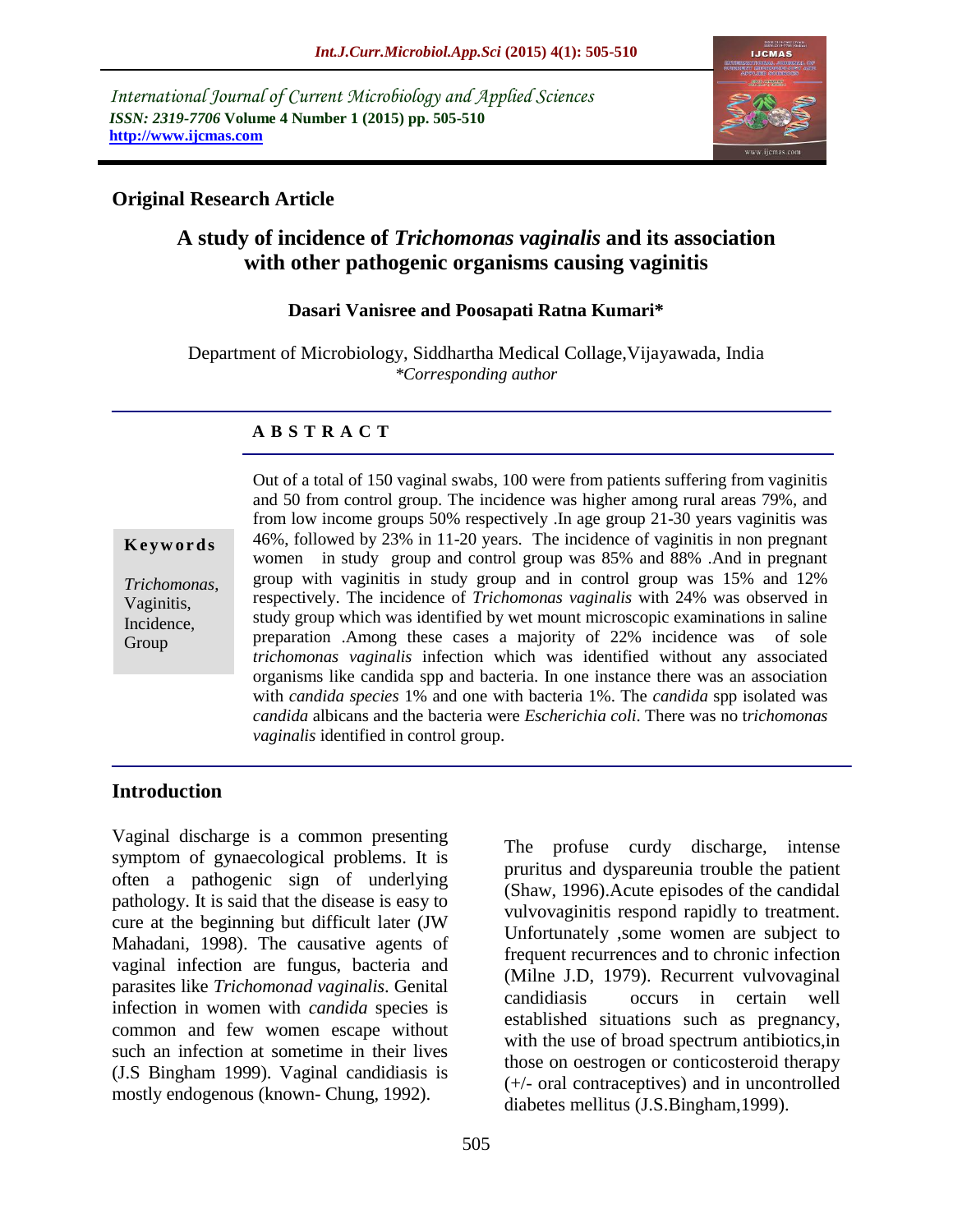There is availability of a number of antimycotic antibiotics to treat vaginal candidiasis. But possibility of innate or acquired resistance by a number of *candida* species to several antimycotic drugs has emphasised the importance of in vitro antimycotic susceptibility testing.(Topley, wilson 1998). Hence the present study was undertaken to find out the incidence of *Trichomonas* vaginalis along with other pathogenic organisms in association causing *vaginitis.*

# **Materials and Methods**

Vaginal swabs were collected from100 patients attending obstetrics and gynaecology outpatient department, complaining of abnormal vaginal discharge and pruritus which were taken as study group and from 50 patients without complain of vaginal discharge and pruritus were taken as controls. 3 vaginal swabs were collected from vagina from each case under aseptic conditions. One of the swabs was kept in 0.5 ml of saline physiological saline. The other two swabs were kept in a sterile container with cotton plug and transferred immediately to the microbiology laboratory for processing.

## **Microscopy**

Specimen was examined by doing wet mount, KOH mount and gram's straining for presence of *Trichomonas vaginalis* ,fungal elements and clue cells.

**Wet mount:** A drop from from the saline containing swabs was taken over a clean dry glass slide and was examined under high power objective For presence of motile trophozoites of *Trichomonas vaginilis* by their characteristic motility .The KOH mount was done to see for presence of pseudohyphae and budding yeast cells, clue

cells and bacteria .Each specimen was inoculated on nutrient agar,blood agar,macconkey agar and sabourds agar *candida* species was identified by KOH mount , colony character on sabourds dextrose agar, grams staining, germ tube test ,dalmou culture technique on corn meal ,sugar fermentation test , carbohydrate assimilation test and urease test was done .Antifungal sensitivity pattern of candida isolates was done by disc diffusion method

A suspension of cells from an overnight culture was made in sterile distilled water. Suspension of cells from an overnight culture was made in sterile water. Suspension was diluted to a fixed concentration of approximately 1x1000000 cells per ml. Sensitivity to commercial discs Amphotericin B (100units / disc), Nystatin (100units disc), Cotrimazole (10 Micro grams) and flucanozole (10 micro gram / disc) tested by incubating at 30°c. Results were interpreted after 24 hours incubation.

# **Result and Discussion**

A total number of hundred and fifty vaginal swabs were processed for *vaginitis* which formed the study group and 50 were control group. Among *vaginitis* cases 79 (79.0%) were from rural area and 38 (38%) were from urban area Table.1. Similarly 38 (76.0%) belonged to rural area and remaining 12 (24.0%) were from urban areas among control group. 506 46(46%) patients with *vaginitis* belonged to age group of 21-30 years, 23 (23%) belonged to 11-20 years age group, 15 (15.0%) belonged to 41- 50 age group 14 (14.0%) belonged to 31-40 years age group and only two cases (2.0%) belonged to above 50 years age groups, the youngest in the study group was 16 years and the oldest was 53 years. The incidence of non pregnant women with vaginitis among study group and control group was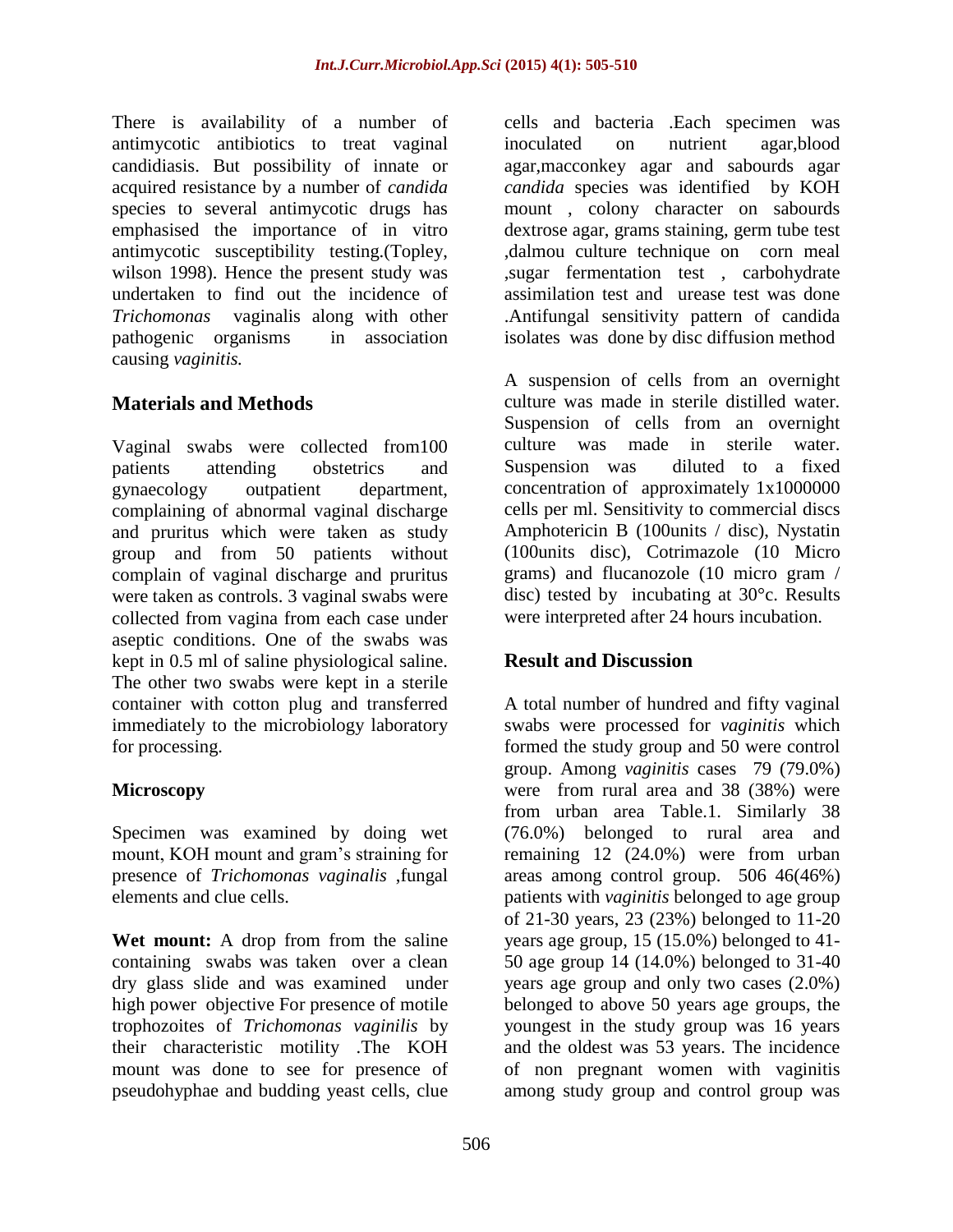15.0% and 2.0% respectively. Table 2 the incidence of *Trichomonas vaginalis* alone, *Trichomons vaginalis* along with *candida* and *Trichomonas vaginalis* along with bacteria in study group was 22.0%,1.0% and 1.0% respectively. Among control group *Trichomonas vaginilis* incidence was 0.0%. For *Candida* albicans, anti fungal susceptibility testing was done for Amphotericin B. Nystatin, Cotrimazole, Fluconozole and the results were analysed.

The study was conducted among 100 patients suffering from *vaginitis* which constituted the study group and 50 patients without vaginal infection which constituted the control group. Inhabitance of the patients influenced the incidence rate of *vaginitis* which was more in rural area 79(79%) than in urban (21.0%). Similarly in control group 28(76.0%) were from rural and only 12(24.0%) were from urban areas. Majority of the patients with *vaginitis* in study group belonged to  $21-30$  yrs which was  $46(46.0\%)$ followed by 23(23.0%) in the age group of 11-20 years. In age groups of 31-40 years and 41-50 years almost equal number of cases were recorded as 14(14.0%) and 15 (15.0%) respectively. only least number of 2

cases (2.0%) were in the age group of 51-60 years . The incidence of *vaginitis* was more common in women who belonged to fertile age group and with active sexual life (topley and wilson ,1996). All 100 cases of *vaginitis* were as ,distributed in relation with pregnancy in study group were 85 (85%) non pregnant women and remaining 6(12.0%) were pregnant women . The incidence of *Trichomonas vaginilis* was 24(24%). which coincides with Podia .v. c. et. al. (1989) 20% .

The control group had no evidence of *Trichomonas vaginitis.* Among these, *Trichomonas vaginitis* infection alone without any other associated organisms was 22 cases with 22.0% incidence, followed by 1 case (1%) associated with *candida*  albicans, considering both were pathogens in development of mixed infection and again only 1 case (1.0%) was associated with bacteria, i.e *Escherichia coli* which may be a faecal contaminant or a con tributing organism for the development of mixed infection. For the *candida* albicans isolate the antifungal susceptibility pattern was 100%, followed by nystatin 80.0%, clotrimazole 80.0%, and fluconozole 76.6%

**Table.1** Inhabitants of the patients with vaginitis in study and control group

| S.no | Area  | No. of cases in study group | No. of cases in control group |  |
|------|-------|-----------------------------|-------------------------------|--|
|      | Rural | 79 (79%)                    | 38 (76%)                      |  |
|      | Urban | 21 (21%)                    | 12(24%)                       |  |

| S.no. | Organism isolated                         | Study group(100 cases) | Control group (50 cases) |
|-------|-------------------------------------------|------------------------|--------------------------|
|       | Trichomonas vaginalis alone               | 22                     |                          |
|       | Trichomonas vaginalis                     |                        |                          |
|       | Trichomonas vaginalis along with bacteria |                        |                          |
|       | Total                                     | 24                     |                          |

**Table.2** Showing the incidence of *Trichomonas vaginalis* by wet film examination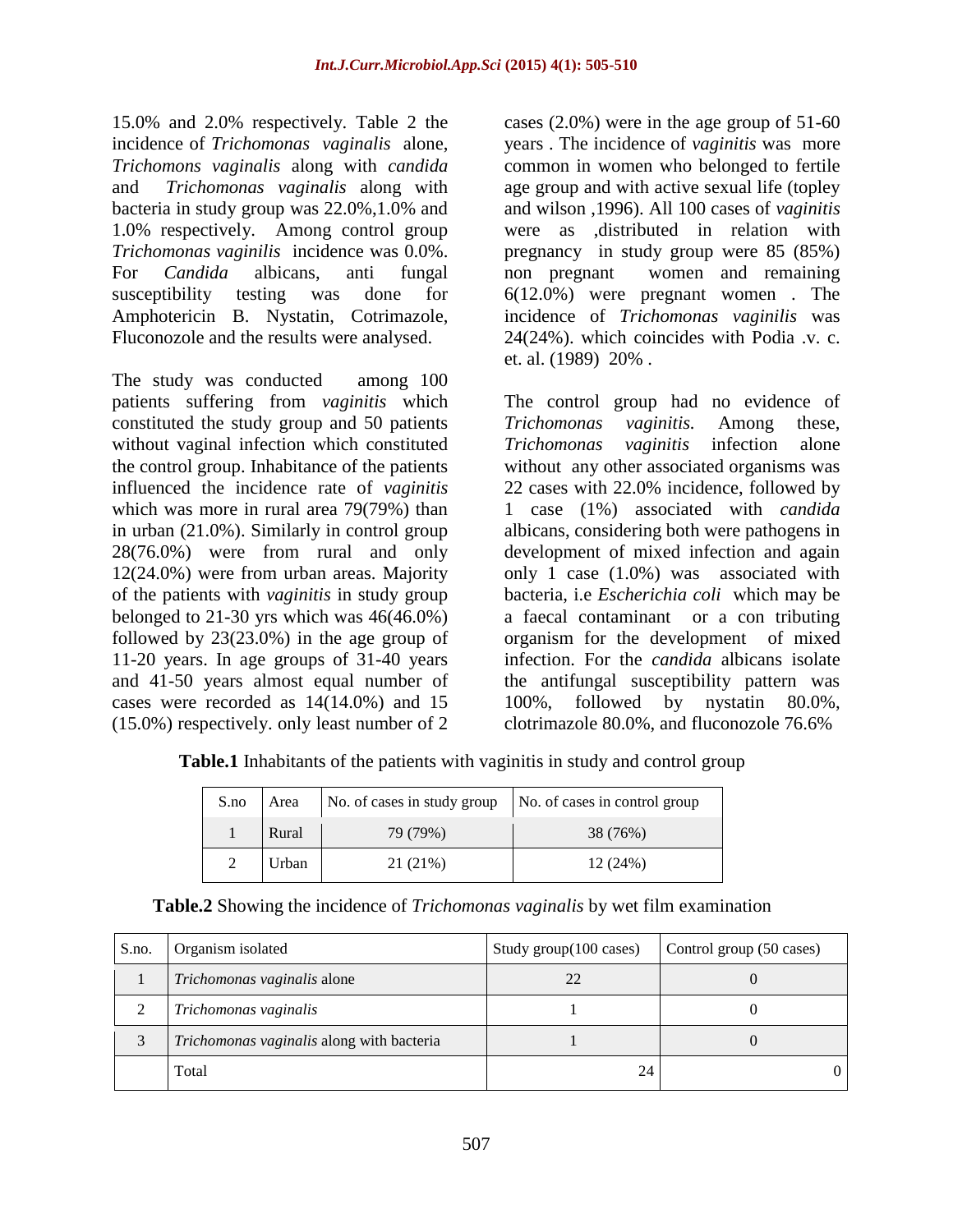

# **Fig.1** The Age Prevalence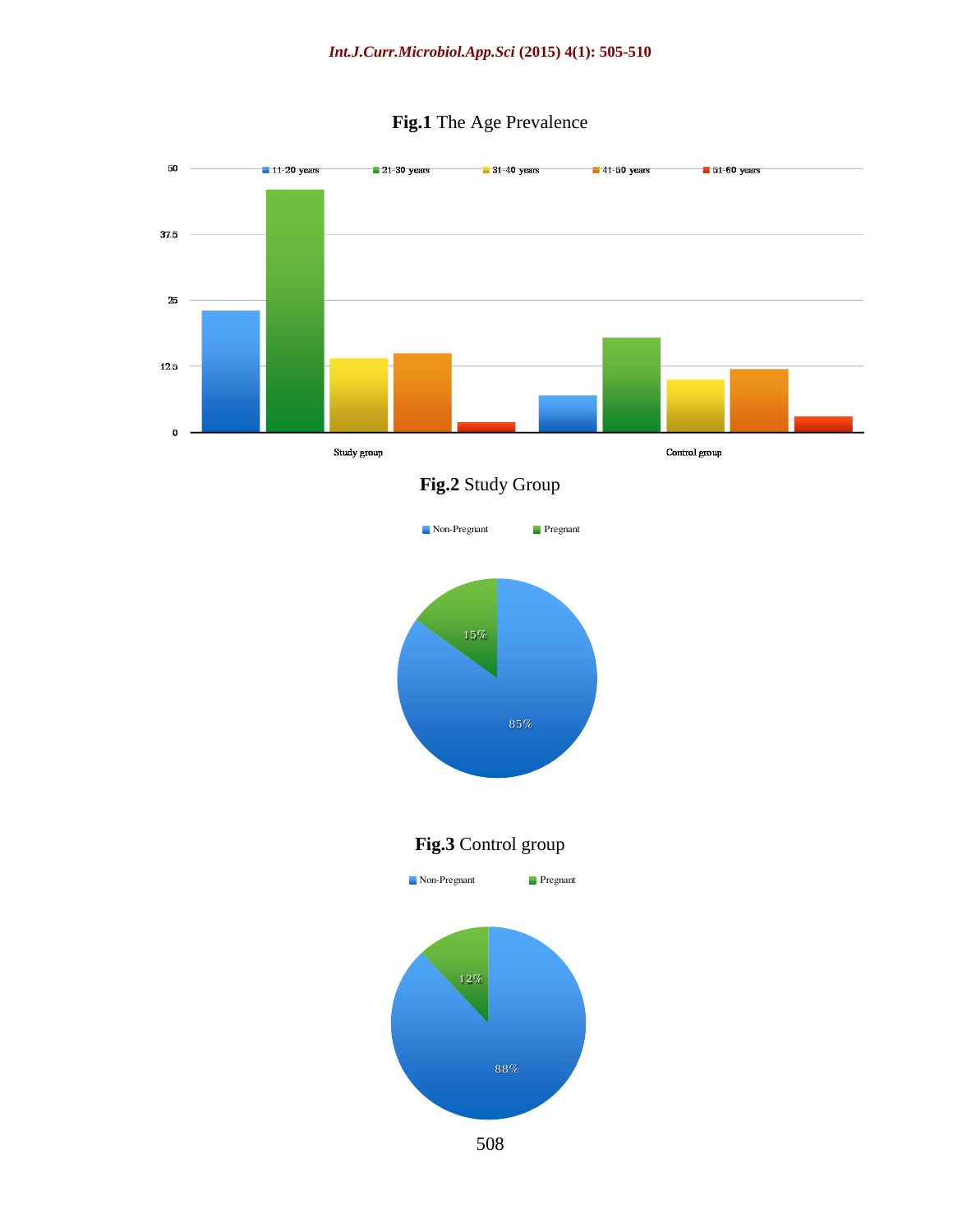#### **Fig.4**



#### **References**

- Al-Rawi N,Kavanagh K, 'characterisation of yeasts implicated in vulvovaginal candidosis in Irish women 'Br.J.Biomed.Sci.1999:56(2):99-104
- Anaissie EJ,Karyotakis NC etal 1994, Correlation between in vitro and invivo activity of anti fungal agents against candida species J infect dis.170:384-9
- Ananthanarayana. R. Jayaram Paniker. C.K.Text book of Microbiology, 6th edition ,P.570,2000
- Arzeni D,Del poera M,Simonetti O, Offidani AM,Lamura L.Balducci M,Cester N,Giacometti A,Scalise G, 1994' prevalence and antifungal susceptibility of vaginal yeasts in outpatients attending a gynaecology center in Ancona, Italy
- Bandana Mallick Thesis on Gardnerella vaginalis submitted at erhampur University, Berhampur, 2000
- Barberis IL,Pajaro MC,Gogiono .S, Pascual L,Albesa L,'Clinical and microbiological evaluation of bacterial vaginosis in women in a hospital from Riocuarto, Argentina' Enferm infec. Microbiol.clin 1996



#### Dec:14(10):611-3

- Barry A.L and S.D Brown. 1996. Fluconazola disc diffusion procedure for determining susceptibility of candida species J.Clin.Microbiol.34:2154-2157
- Batura-Gabryel H,Wieczorek. U, Mlynarczyk. W "Invitro susceptibility to antifungal agents of candida strains isolated from patients with various diseases of respiratory tract" Pneumonol alergol Pol 1997:65(5-6).355-9
- Berardinelli S,Opheim DJ,1985.New germ tube induction medium for identification of *Candida albicans*, J.clin Microbiol,22:861-2.
- Bhalla P,Alka kaushika 'cervical cytology in women with bacterial vaginosis' IJ patrol Microbiol 41(3) 271-275 1998.
- Bille J.1997 When should candida isolates be tested for susceptibility to sole anti fungal agents? Eur.J.clin.Microbiol.Infect.Dis.16:28 1-282.
- Bingham J.S.'Recurrent vulvolvaginal candidiasis' Indian J sex Transm Dis 1999:20 No.1:33-34 Brewer JL,Halpren B,thomas G: